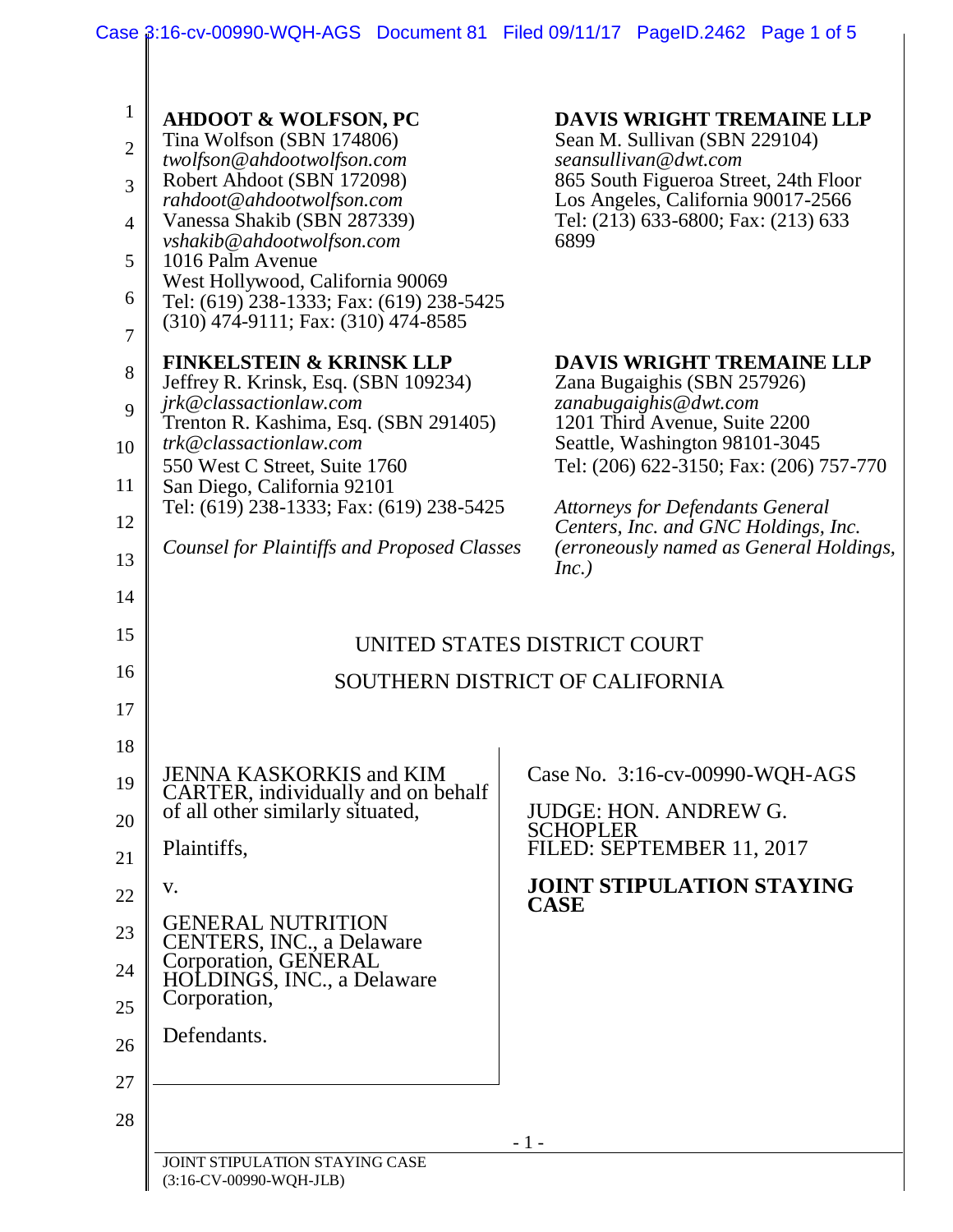| $\mathbf{1}$   | The parties, by and through their respective counsel, hereby stipulate and            |
|----------------|---------------------------------------------------------------------------------------|
| $\overline{2}$ | jointly move the Court pursuant to Civil Local Rule 7.2 for an Order staying this     |
| 3              | action for sixty (60) days from today's date, i.e., until November 10, 2017, and      |
| $\overline{4}$ | suspending all discovery and other case-related deadlines. The parties, through the   |
| 5              | continuing efforts of the mediator, have reached agreement on many of the key         |
| 6              | terms of a settlement and believe they are very close to agreeing on the remaining    |
| 7              | Thus, to avoid further expenditure of valuable resources that could<br>terms.         |
| 8              | otherwise be directed toward settlement, the parties request a stay of all hearing    |
| 9              | dates and deadlines, including, but not limited to, discovery-related matters and     |
| 10             | class certification, in order to focus on finalizing the terms of the settlement.     |
| 11             | In support, the parties represent the following to the Court:                         |
| 12             | On August 14, 2017, the Court entered an Order (Dkt. No. 71),<br>1.                   |
| 13             | extending the parties' class certification briefing deadlines as follows, which dates |
| 14             | remain the operative dates in this action:                                            |
| 15             | a. Class Cert Motion: October 16, 2017                                                |
| 16             | b. Plaintiffs' Class Cert Expert Disclosures: October 16, 2017                        |
| 17             | c. Defendants' Opposition: November 15, 2017                                          |
| 18             | d. Defendants' Class Cert Expert Disclosures: November 15, 2017                       |
| 19             | e. Plaintiffs' Reply: November 30, 2017                                               |
| 20             | The parties also each currently have motions pending. Plaintiffs'<br>2.               |
| 21             | motion to enforce is set for hearing on September 14, 2017, and is fully briefed.     |
| 22             | Defendants' motion to compel is set for hearing September 25, 2017, with              |
| 23             | Plaintiffs' opposition due to be filed September 11, 2017, and Defendants' reply      |
| 24             | due to be filed September 18, 2017. Should the parties resume litigation in this      |
| 25             | case following the 60-day stay, Defendants will not oppose Plaintiffs' opposition to  |
| 26             | Defendants' motion to compel on the basis that it is untimely.                        |
| 27             |                                                                                       |
| 28             |                                                                                       |
|                | $-2-$<br><b>IQINT STIPHILATION STAVING CASE</b>                                       |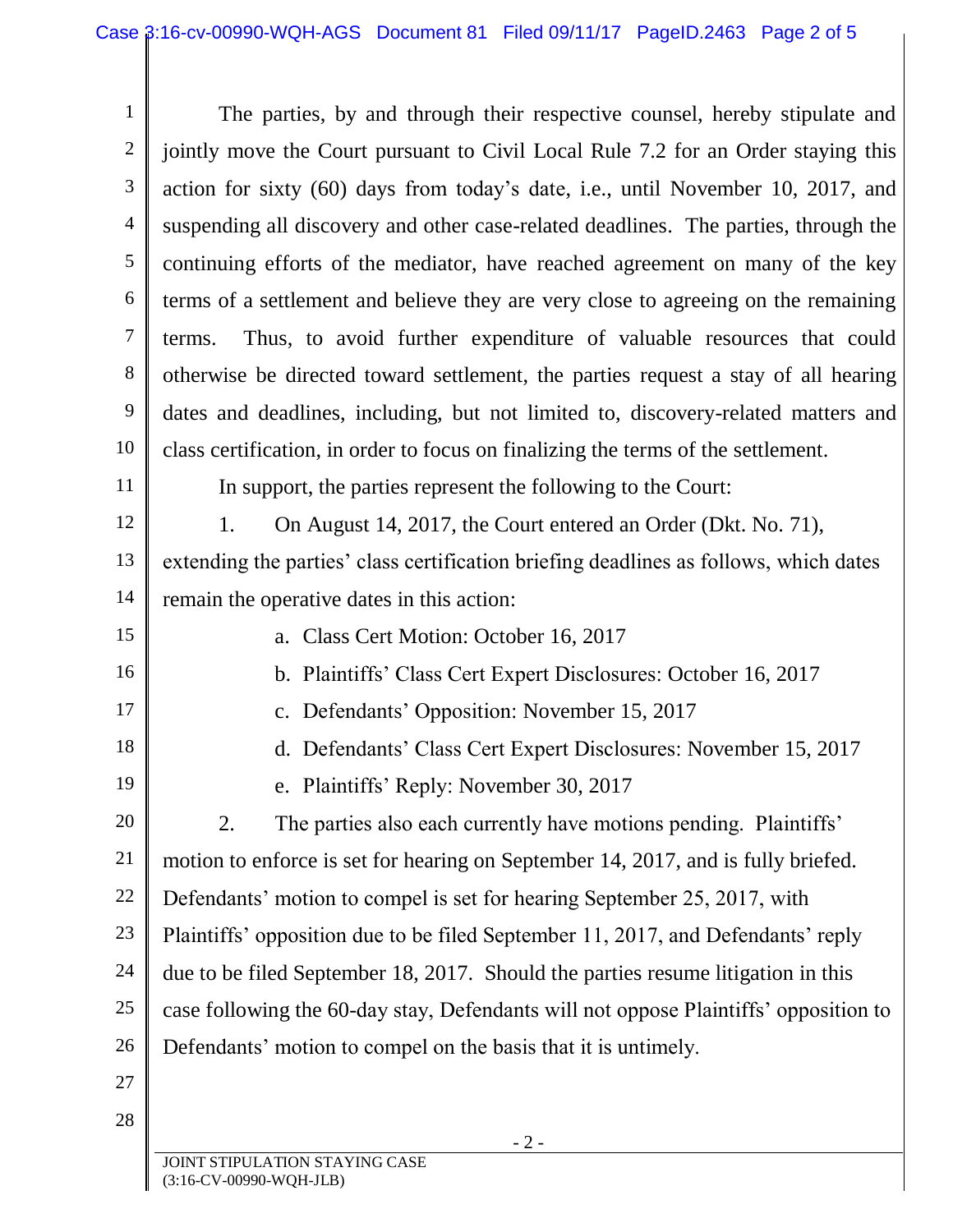1 2 3 4 5 6 3. On July 19, 2017, the parties attended a joint mediation in Pittsburg, Pennsylvania with mediator Carole Katz. Although the parties were unable to reach a settlement agreement at the mediation, through the continuing efforts of the mediator, the parties have continued negotiations and reached agreement on many of the key terms of a settlement and believe they are very close to agreeing on the remaining terms.

7 8 9 10 11 12 13 14 4. In the interest of avoiding expense to the parties and conserving the Court's resources while the parties finalize the terms of the settlement, with the Court's permission, the parties agree to stay the case for sixty (60) days and to suspend all discovery and other case-related deadlines, including vacating all hearing dates and all deadlines for responsive briefs on the parties' respective pending motions. On or before November 10, 2017, the parties will either submit settlement approval papers or a joint status report advising the court how they suggest the matter should proceed.

15 16 17 18 19 20 5. Based on the foregoing, the parties request that the Court enter the accompanying Order staying this matter for sixty (60) days, i.e., until November 10, 2017, and suspending all case-related deadlines and discovery, including vacating all hearing dates and all deadlines for responsive briefs on the parties' respective pending motion to enforce and motion to compel, to be reset if the parties' settlement efforts fail.

JOINT STIPULATION STAYING CASE (3:16-CV-00990-WQH-JLB)

21

22

23

24

25

26

27

28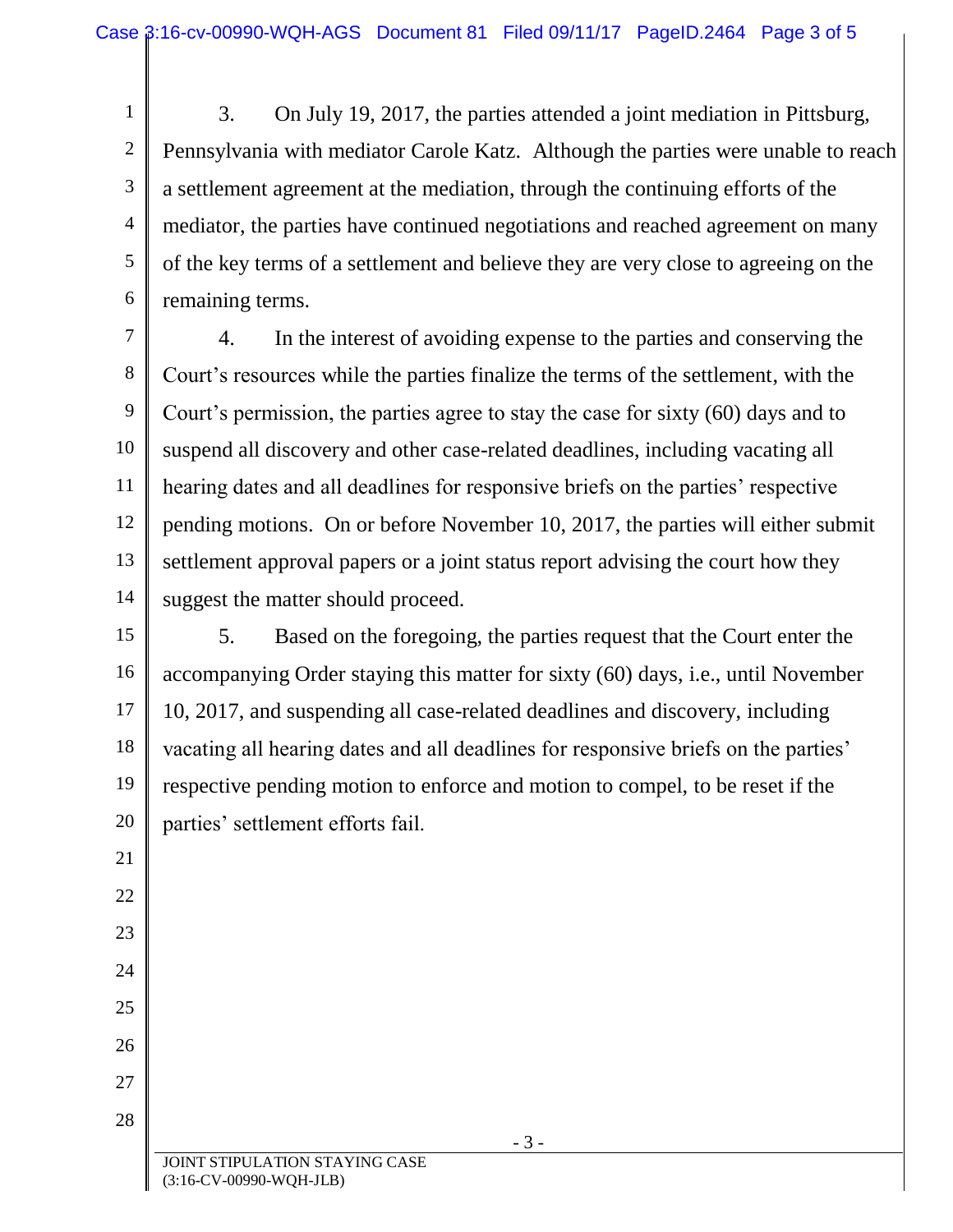|                | Case $\beta$ :16-cv-00990-WQH-AGS Document 81 Filed 09/11/17 PageID.2465 Page 4 of 5 |                                      |                                                                     |                                                                            |
|----------------|--------------------------------------------------------------------------------------|--------------------------------------|---------------------------------------------------------------------|----------------------------------------------------------------------------|
| $\mathbf{1}$   |                                                                                      |                                      | Stipulated and respectfully submitted,                              |                                                                            |
| $\overline{2}$ | Dated: September 11, 2017                                                            |                                      | <b>AHDOOT &amp; WOLFSON, PC</b>                                     |                                                                            |
| 3              |                                                                                      | By: /s/ Tina Wolfson<br>Tina Wolfson |                                                                     |                                                                            |
| 4              |                                                                                      |                                      | twolfson@ahdootwolfson.com                                          |                                                                            |
| 5              |                                                                                      | Robert Ahdoot                        | rahdoot@ahdootwolfson.com                                           |                                                                            |
| 6              |                                                                                      |                                      | Theodore W. Maya<br>tmaya@ahdootwolfson.com<br>Vanessa Shakib       |                                                                            |
| 7              |                                                                                      |                                      | vshakib@ahdootwolfson.com                                           |                                                                            |
| 8              |                                                                                      |                                      |                                                                     |                                                                            |
| 9              |                                                                                      |                                      | Attorneys for Plaintiffs and the<br>Putative Classes                |                                                                            |
| 10             | Dated: September 11, 2017                                                            |                                      |                                                                     | DAVIS WRIGHT TREMAINE, LLP                                                 |
| 11             |                                                                                      | By: /s/ Sean Sullivan                |                                                                     |                                                                            |
| 12<br>13       |                                                                                      |                                      | Sean M. Sullivan<br>seansullivan@dwt.com                            |                                                                            |
| 14             |                                                                                      | Floor                                | 865 South Figueroa Street, 24th                                     |                                                                            |
| 15             |                                                                                      | 6899                                 |                                                                     | Los Angeles, California 90017-2566<br>Tel: (213) 633-6800; Fax: (213) 633- |
| 16             |                                                                                      |                                      |                                                                     |                                                                            |
| 17             |                                                                                      |                                      |                                                                     | Attorneys for Defendants<br>General Nutrition Centers, Inc. and            |
| 18             |                                                                                      |                                      | GNC Holdings, Inc. (erroneously<br>named as General Holdings, Inc.) |                                                                            |
| 19             |                                                                                      |                                      |                                                                     |                                                                            |
| 20             |                                                                                      |                                      |                                                                     |                                                                            |
| 21             |                                                                                      |                                      |                                                                     |                                                                            |
| 22             |                                                                                      |                                      |                                                                     |                                                                            |
| 23             |                                                                                      |                                      |                                                                     |                                                                            |
| 24             |                                                                                      |                                      |                                                                     |                                                                            |
| 25             |                                                                                      |                                      |                                                                     |                                                                            |
| 26<br>27       |                                                                                      |                                      |                                                                     |                                                                            |
| 28             |                                                                                      |                                      |                                                                     |                                                                            |
|                | JOINT STIPULATION STAYING CASE                                                       | - 4 -                                |                                                                     |                                                                            |
|                | (3:16-CV-00990-WQH-JLB)                                                              |                                      |                                                                     |                                                                            |